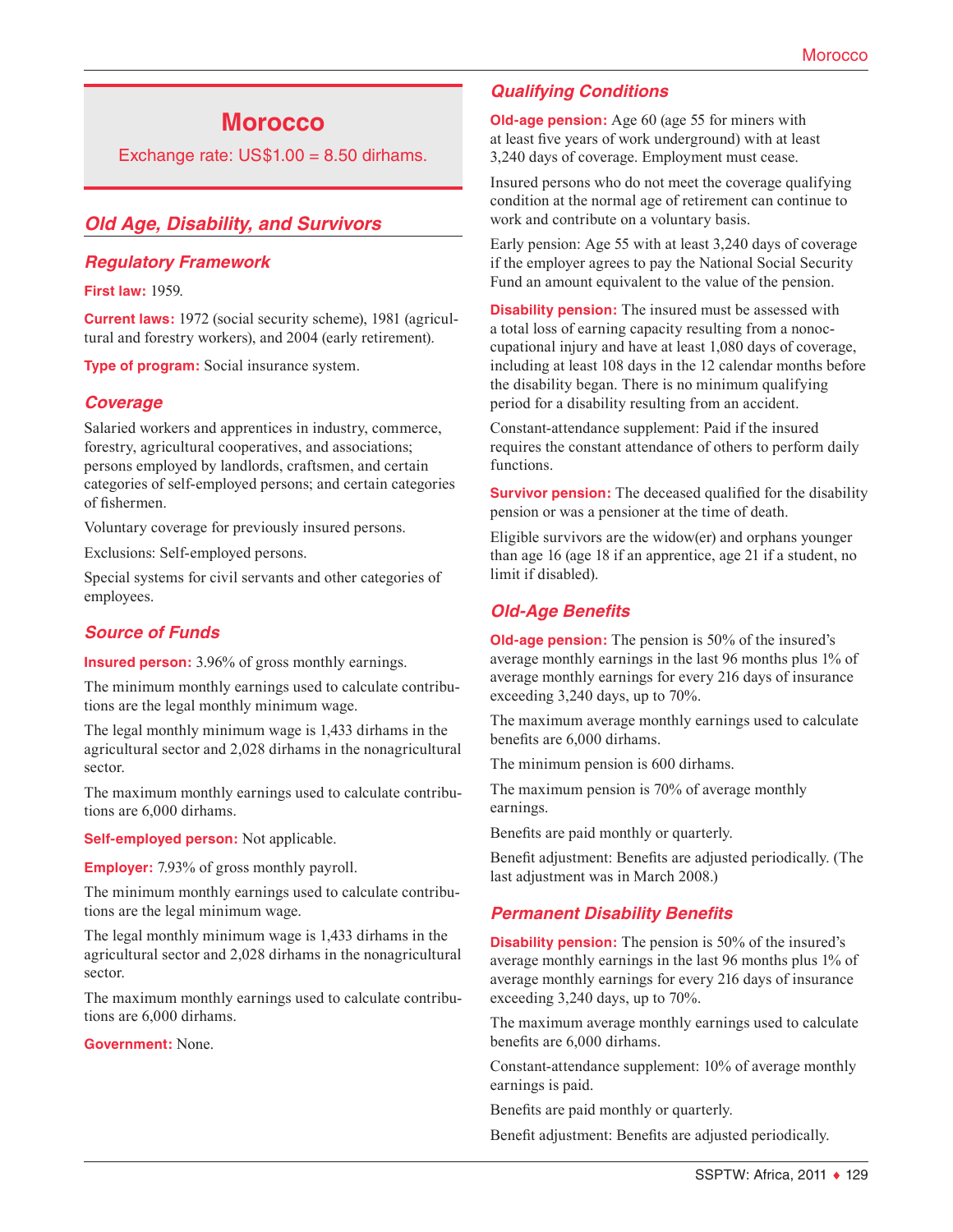#### **Morocco**

#### *Survivor Benefits*

**Survivor pension:** 50% of the deceased's pension is paid to the widow(er).

**Orphan's pension:** 25% of the deceased's pension is paid for each eligible orphan; 50% for each full orphan.

All survivor benefits combined must not exceed 100% of the deceased's pension.

**Funeral grant:** A lump sum of 10,000 to 12,000 dirhams is paid.

Benefit adjustment: Benefits are adjusted periodically. (The last adjustment was in March 2002.)

#### *Administrative Organization*

Ministry of Employment and Vocational Training ([http://](http://www.emploi.gov.ma) [www.emploi.gov.ma](http://www.emploi.gov.ma)) provides general supervision.

National Social Security Fund [\(http://www.cnss.ma\)](http://www.cnss.ma), managed by a tripartite board and director general, administers the program.

## *Sickness and Maternity*

#### *Regulatory Framework*

**First law:** 1959.

**Current laws:** 1972 (social security scheme); 1981 (agricultural and forestry workers); and 2002 (basic health coverage), implemented in 2005.

**Type of program:** Social insurance system.

#### *Coverage*

Salaried workers and apprentices in industry, commerce, forestry, agricultural cooperatives, and associations; persons employed by landlords, craftsmen, and certain categories of self-employed persons; and certain categories of fishermen.

Voluntary coverage for previously insured persons.

Exclusions: Self-employed persons.

Special systems for civil servants and other categories of employees.

#### *Source of Funds*

**Insured person:** 0.33% of gross monthly earnings for sickness insurance plus 2% for the basic health care system.

The minimum monthly earnings used to calculate contributions are the legal minimum wage.

The legal monthly minimum wage is 1,433 dirhams in the agricultural sector and 2,028 dirhams in the nonagricultural sector.

The maximum monthly earnings used to calculate contributions are 6,000 dirhams.

#### **Self-employed person:** Not applicable.

**Employer:** 0.67% of gross monthly payroll for sickness insurance plus 3.5% for the basic health care system.

The minimum monthly earnings used to calculate contributions are the legal minimum wage.

The legal monthly minimum wage is 1,433 dirhams in the agricultural sector and 2,028 dirhams in the nonagricultural sector.

The maximum monthly earnings used to calculate contributions for sickness insurance only are 6,000 dirhams. There is no maximum for the basic health care system.

**Government:** None.

## *Qualifying Conditions*

**Cash sickness benefits:** For the first claim, the insured must have at least 54 days of contributions in the previous six calendar months of coverage; at least six days of contributions for subsequent claims. There is no minimum qualifying period for a nonoccupational accident.

**Cash maternity benefits:** The insured must have at least 54 days of contributions in the 10 calendar months before the expected date of childbirth.

#### *Sickness and Maternity Benefits*

**Sickness benefit:** 66.7% of the average daily covered wage received during the six months before the incapacity began is paid for a first claim; during any of the last three months before the incapacity began for subsequent claims (whichever is greater). The benefit is paid from the fourth day of incapacity.

The minimum benefit is 66.7% of the legal minimum wage.

The legal monthly minimum wage is 1,433 dirhams in the agricultural sector and 2,028 dirhams in the nonagricultural sector.

The maximum average monthly earnings used to calculate benefits are 6,000 dirhams.

**Maternity benefit:** 100% of the average daily covered wage received in the six calendar months before the expected date of childbirth is paid for up to 14 weeks.

The minimum benefit is 66.7% of the legal minimum wage.

The legal monthly minimum wage is 1,433 dirhams in the agricultural sector and 2,028 dirhams in the nonagricultural sector.

The maximum average monthly earnings used to calculate benefits are 6,000 dirhams.

#### *Workers' Medical Benefits*

Basic health care is provided. Benefits include outpatient medical care except dental care, surgery, specialist care, laboratory services, some appliances, and medicine.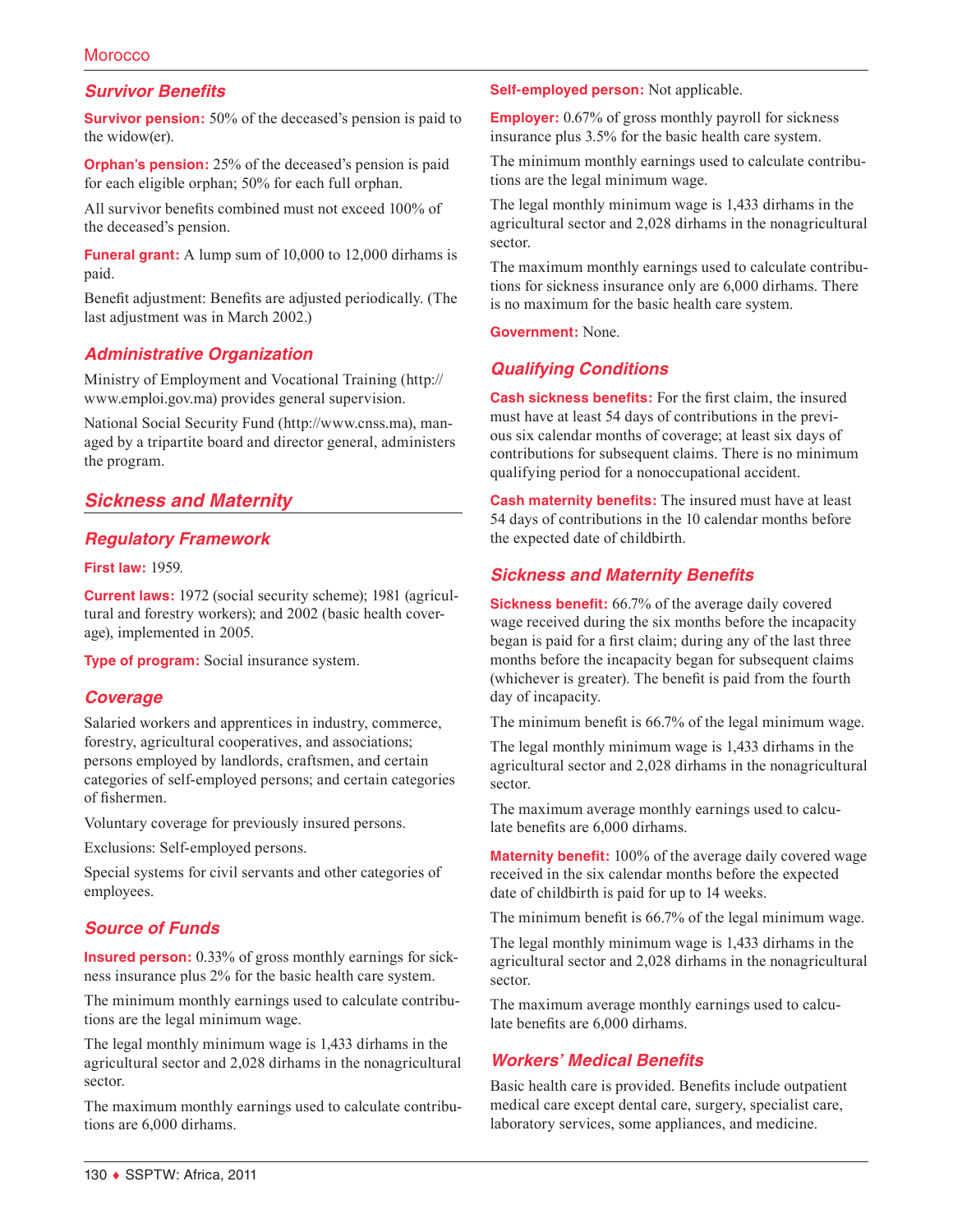## *Dependents' Medical Benefits*

Basic health care is provided. Benefits include outpatient medical care except dental care, surgery, specialist care, laboratory services, some appliances, and medicine.

#### *Administrative Organization*

Ministry of Employment and Vocational Training ([http://](http://www.emploi.gov.ma) [www.emploi.gov.ma](http://www.emploi.gov.ma)) provides general supervision.

National Social Security Fund [\(http://www.cnss.ma\)](http://www.cnss.ma), managed by a tripartite board and director general, administers the program.

National Sickness Insurance Agency (ANAM; [http://www](http://www.assurancemaladie.ma) [.assurancemaladie.ma\)](http://www.assurancemaladie.ma), managed by a board, supervises the basic health care system.

#### *Work Injury*

#### *Regulatory Framework*

**First law:** 1927.

**Current law:** 1963.

**Type of program:** Employer-liability system, involving compulsory insurance with a private carrier.

#### *Coverage*

Salaried workers.

Exclusions: Self-employed persons.

Special system for civil servants.

#### *Source of Funds*

**Insured person:** None.

**Self-employed person:** Not applicable.

**Employer:** The total cost is met through the direct provision of benefits or the payment of insurance premiums.

**Government:** None.

#### *Qualifying Conditions*

**Work injury benefits:** There is no minimum qualifying period.

#### *Temporary Disability Benefits*

50% of the insured's covered earnings is paid during the first 28 days; thereafter, 66.7% of earnings. The benefit is paid from the day after the disability began until full recovery or certification of permanent disability.

The minimum annual earnings used to calculate benefits are 16,474 dirhams.

The maximum annual earnings used to calculate benefits are 65,507 dirhams.

#### *Permanent Disability Benefits*

**Permanent disability pension:** If the insured is assessed with a total disability, 100% of the insured's average insurable earnings is paid.

Partial disability: The pension is the insured's average insurable earnings multiplied by 0.5 times the assessed degree of disability for the portion of disability between 10% and 50% and by 1.5 times for the portion greater than 50%.

For an assessed degree of disability of less than 10%, a lump sum is paid.

The minimum annual pension is 16,474 dirhams.

The maximum annual earnings used to calculate benefits are 65,507 dirhams.

Constant-attendance supplement: If the insured requires the constant attendance of others to perform daily functions, 10% of the disability pension is paid.

#### *Workers' Medical Benefits*

Benefits include medical, surgical, and hospital care; medicine; and transportation.

#### *Survivor Benefits*

**Survivor pension:** 30% of the deceased's average covered earnings is paid to a widow younger than age 60; 50% to a widow aged 60 or older.

**Orphan's pension:** 15% of the deceased's average insurable earnings is paid for each of the first two orphans younger than age 16 (age 18 if an apprentice, age 21 if a student or disabled) and 10% for each additional orphan; 20% for each full orphan.

**Other eligible survivors:** If there is no surviving widow or child, cash benefits may be paid to parents, grandparents, and certain other dependents.

All survivor benefits combined must not exceed 85% of the deceased's average insurable earnings.

The maximum annual earnings used to calculate benefits are 65,507 dirhams.

**Funeral grant:** The employer pays the full cost of the burial.

#### *Administrative Organization*

Ministry of Employment and Vocational Training ([http://](http://www.emploi.gov.ma) [www.emploi.gov.ma](http://www.emploi.gov.ma)) provides general supervision and enforces the law through its Work Accident Service. Courts award benefits.